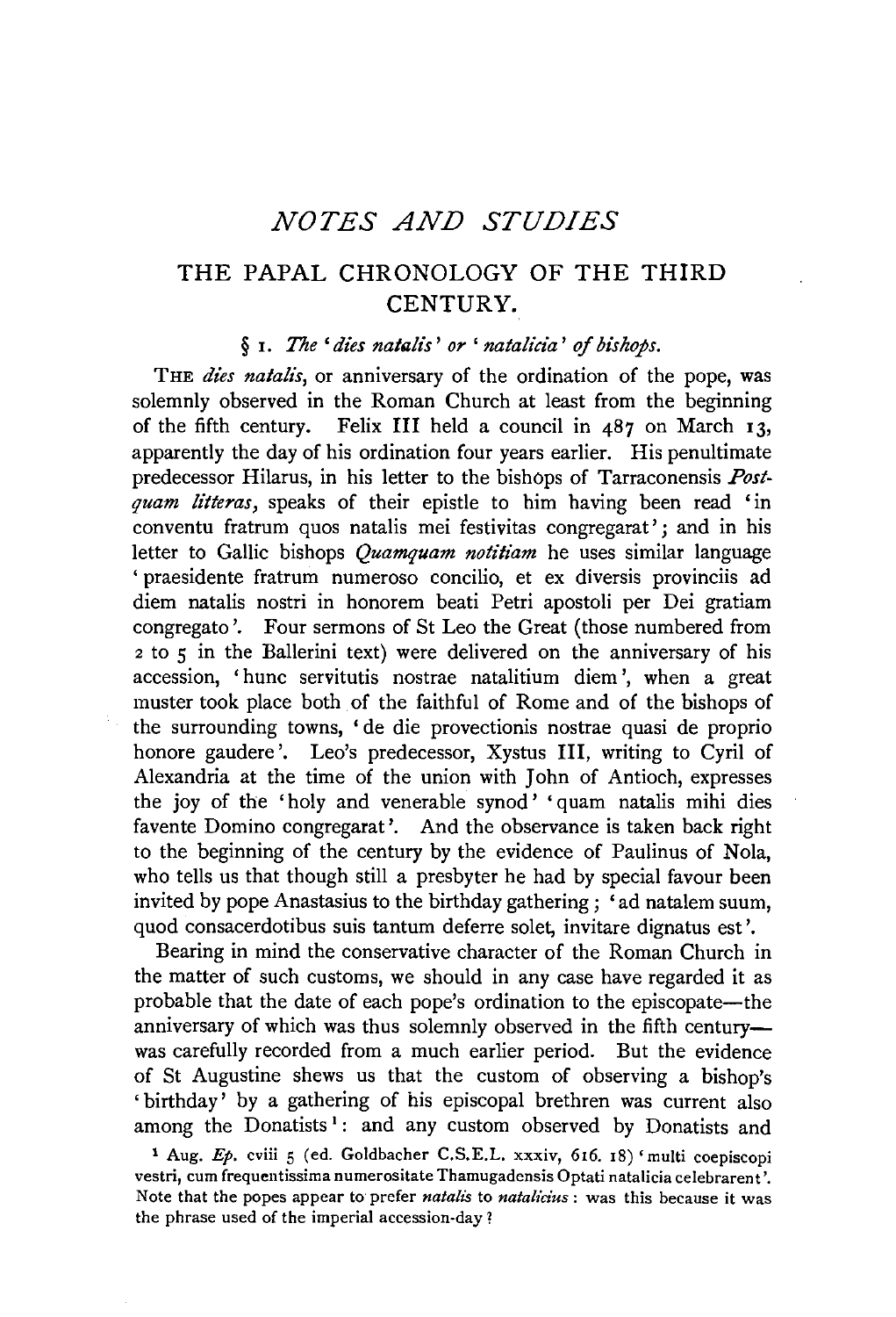Catholics alike was presumably part of the common heritage derived by both from the times that preceded the schism.

# § 2. *Papal clzronology in tlze fourth and fifth centuries: the length* ef *the vacancy and the day* ef *ordination.*

From the time of the conversion of the Empire there is in fact no difficulty in establishing a practically exact chronology throughout the papal series : at the one point where the figures admit of real doubt, in the case of the successive popes, Siricius, Anastasius, and Innocent, it is rather the years than the months and days which are uncertain. The 'Leonine list' of A. D. 447 and the *Liber Pontijicalis,* and for the first half of the fourth century the 'Liberian list' of A. D.  $354<sup>1</sup>$  give us the years, months, and days of the duration of each pontificate : that groundwork can be filled in with various other historical *data* from different quarters : the results can be checked by the application of two tests, and it is these to which I wish to call special attention,  $(1)$  the brevity of the vacancy, and (2) the week-day of the ordination.

It will be convenient to start by presenting in tabular form the Roman succession from the time of the Peace of the Church under Constantine for the next two centuries.

|               | Vacancy before. | Consecrated. | Died.            |              | Duration.   |                |
|---------------|-----------------|--------------|------------------|--------------|-------------|----------------|
| Silvester     | 21 d.           | 31 Jan. 314  | 31 Dec. 335      | xxi. xi.     |             |                |
| Marcus        | 18 d.           | 18 Jan. 336  | 7 Oct. 336       |              | viii.       | xx.            |
| Julius        | 4 months        | 6 Feb. 337   | 12 Apr. 352      | XV.          | ii.         | vi.            |
| Liberius      | 1 m. 5 d.       | 17 May 352   | 24 Sept. 366     | xiiii. iiii. |             | vii.           |
| Damasus       | 7 d.            | 1 Oct. 366   | 11 Dec. 384      | xviii. ii.   |             | x.             |
| Siricius      | 4d.?            | 15 Dec. 384? | 26 Nov. 399?     | xiiii. xi.   |             | xi. ?          |
| Anastasius    | 1 d. ?          | 27 Nov. 399? | 18 Dec. 401 ?    | ii.          |             | xxi.?          |
| Innocent      | 4 d. ?          | 22 Dec. 401? | 12 Mar. 417      | xv.          | ii.         | xxi.           |
| Zosimus       | 6 d.            | 18 Mar. 417  | 26 Dec. 418      | i.           | viiii.      | viii.          |
| Boniface      | 3 d.            | 29 Dec. 418  | 4 Sept. 422      | iii.         | viii.       | vi.            |
| Celestine     | 6 d.            | 10 Sept. 422 | 27 July 432      | viiii. x.    |             | xvii.          |
| Xystus III    | 4 d.            | 31 July 432  | 19 Aug. 440      | viii.        |             | xviiii.        |
| Leo.          | 41 d.           | 29 Sept. 440 | 10 Nov. 461      | xxi. i.      |             | xi.            |
| Hilarus       | 9 d.            | 19 Nov. 461  | 29 Feb. 468      | vi.          | iii.        | xi.            |
| Simplicius    | 3 d.            | 3 Mar. 468   | 10 Mar. 483      | XV.          |             | vii.           |
| Felix III     | 3 d.            | 13 Mar. 483  | 28 Feb. 492      | viii.        | xi.         | xvii.          |
| Gelasius      | 2 d.            | I Mar. 492   | 20 Nov. 496<br>¢ | iiii.        |             | viiii. xviiii. |
| Anastasius II | 4 d.            | 24 Nov. 496  | 18 Nov. 498      | i.           | xi.         | xxiiii.        |
| Symmachus     | 4 d.            | 22 Nov. 498  | 19 July 513.     |              | xiiii, vii. | xxvii.         |
| Hormisdas     | 2 d.            | 21 July 513  | 6 Aug. $522$     | viiii.       |             | xvi.           |

<sup>1</sup> For the fuller description of these three documents I must be content to refer to Lightfoot's excellent account of them, *S . Clement of Rome* i 246, 303, 3u. I retain the name 'Leonine' for convenience' sake, but Mommsen is very likely right in preferring to call it by the non-committal name of 'the Index', on the ground that the original redaction may be as old as or older than the Liberian list (Liber *Pontificalis* [M.G.H., A. o. 1898] I xxix).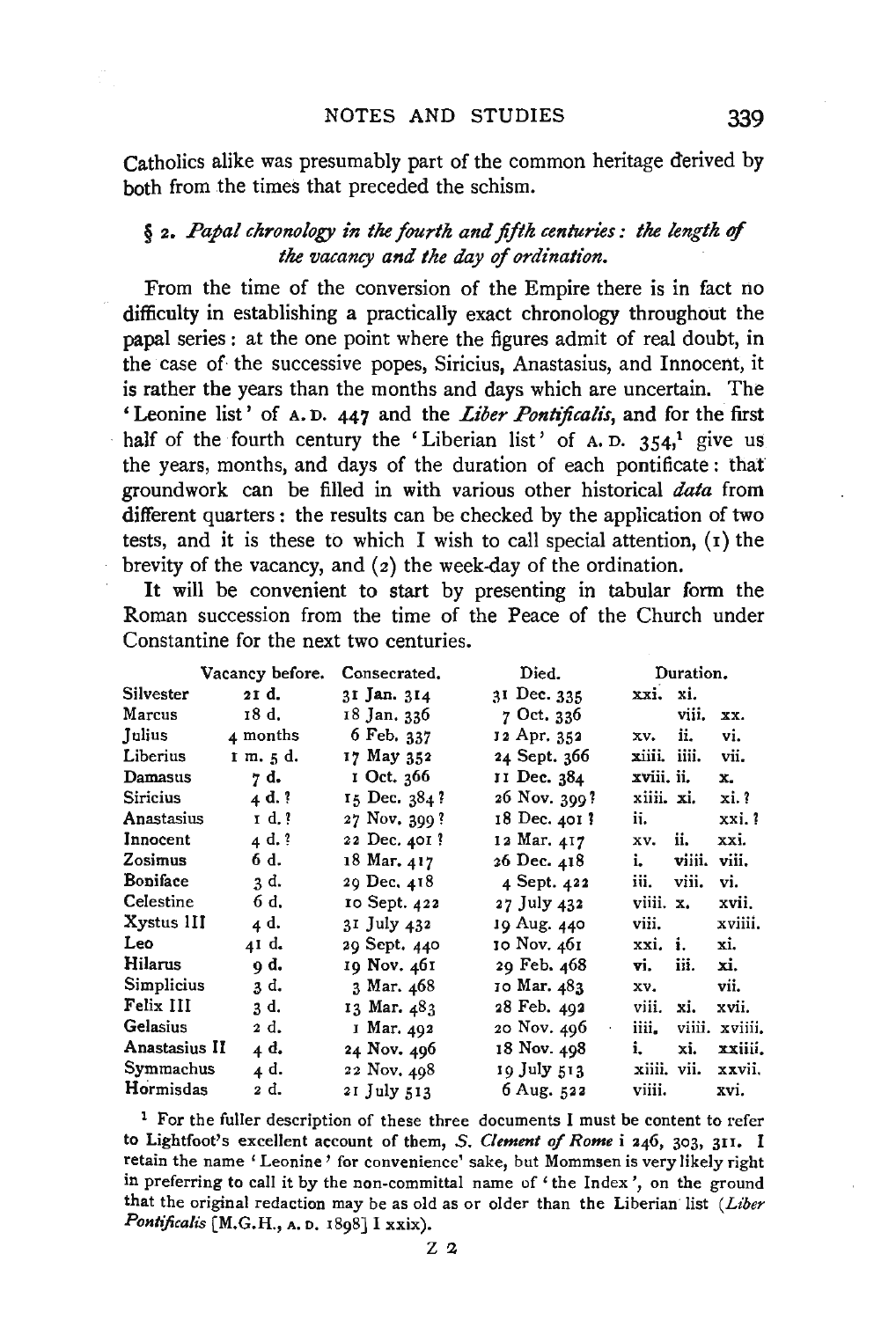Of these twenty names the dates of those at the beginning are securely established from the contemporary notices in the Liberian list published in  $A$ .  $D$ . 354,<sup>1</sup> and the dates of those at the end are similarly guaranteed by contemporary notices in the *Liber Pontificalis*. The intermediate dates are less absolutely certain taken by themselves, but they are trustworthy enough as a whole. Anyhow the certain dates give us our first rule, that an ordination must be always on a Sunday, and the mass of dates from Damasus onwards our second rule, that the vacancy should be as brief as the observance of the first rule would permit, so that when possible the ordination of the new pope would take place on the Sunday following the death of his predecessor. In the case of the sixteen popes from Damasus to Hormisdas there are not more than two occasions on which we know for certain that the vacancy was longer: in the case of Hilarus the vacancy was one of nine days, in the case of his predecessor St Leo of about forty-one days.

Obviously this second rule was one that on occasions it might be impossible to observe: and fortunately we happen to know so much about St Leo that what in the persons of obscurer popes might have escaped our notice has been as a matter of fact recorded for us through two separate channels. Leo's own sermon, preached on the occasion of his consecration (S. *Leonis opera*, ed. Ballerini i col. 7), tells us that he had been absent on a long journey ' ut praesentem me crederet vestrae Sanctitatis affectio quern fecerat necessitas longae peregrinationis absentem '. And Prosper writes in his Chronicle under the year 440 (ed. Mommsen *Chronica Minora* M.G.H. i 478) 'Defuncto Xysto episcopo xl amplius diebus Romana ecclesia sine antestite fuit, mirabili pace atque patientia praesentiam diaconi Leonis expectans, quem tunc inter Aetium et Albinum amicitias redintegrantem Galliae detinebant . . . igitur Leo diaconus legatione publica accitus et gaudenti patriae praesentatus xliii Romanae ecclesiae. episcopus ordinatur '. From this account it is clear that so long a vacancy was regarded as something quite exceptional : and how quickly election could follow on vacancy we learn from the singularly interesting tract known as the *Gesta inter*  Liberium et Felicem (ed. Günther C.S.E.L. xxxv pp. 2 sqq.), which gives us the view of the party of Ursinus in the contested election after the death of Liberius. Liberius died on the 24th (or according to a less probable account the 23rd) of September 366. The 24th was a Sunday, and that section of the Roman Church which had clung to Liberius in his exile and had never recognized the intruder Felix lost no time in holding a meeting for the election of a new bishop in the

<sup>1</sup> The only mistake is in the ordination of Liberius, which should be xvi kal. Iun. instead of xI kal. Iun., a cypher having dropped out: Duchesne  $L$ . P. p. ccl. Lightfoot *S. Clement* i 299.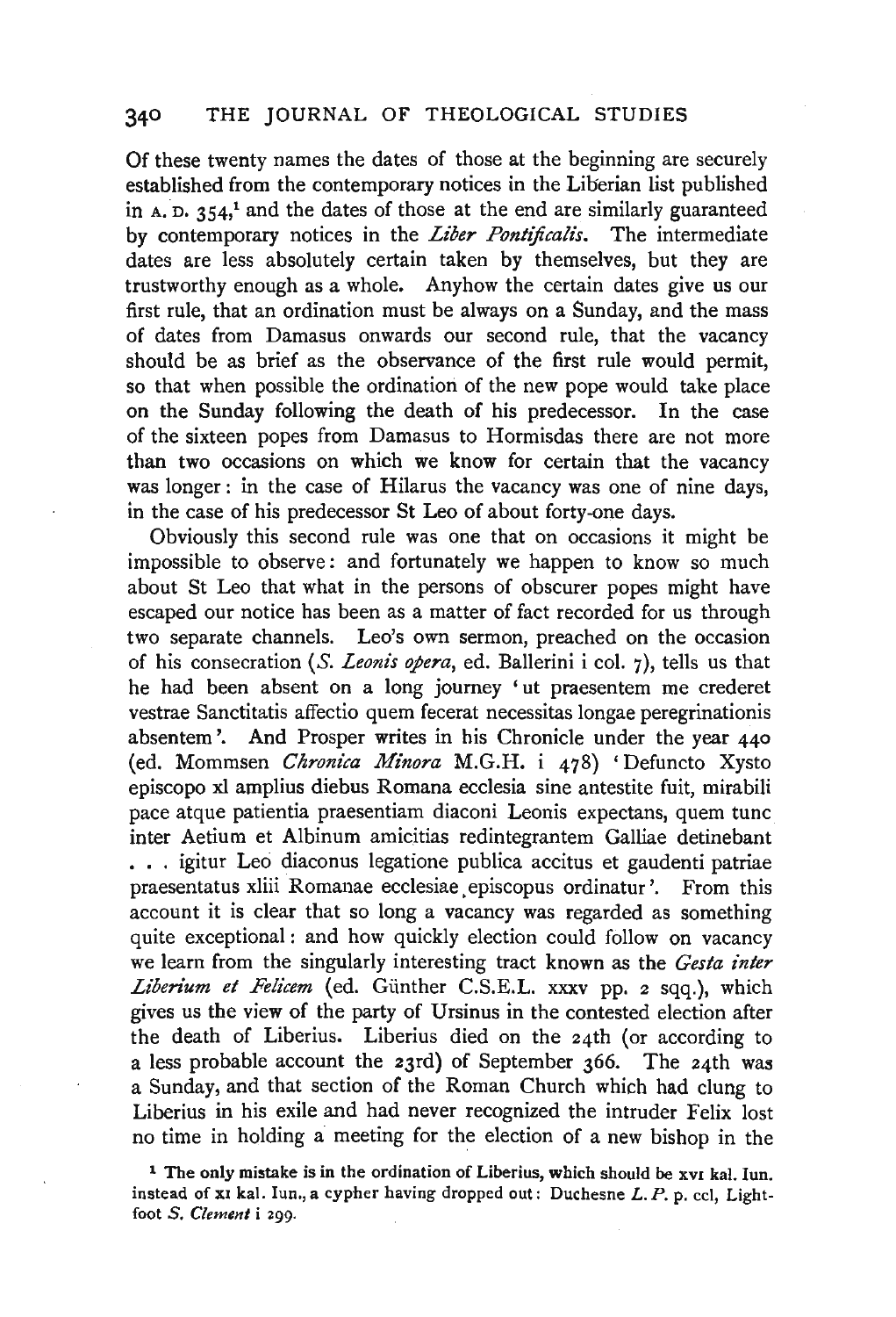basilica of pope Julius.<sup>1</sup> Ursinus the deacon was elected, and apparently consecrated on the spot by Paul bishop of Tivoli. The other party had also met 'in Lucinis'<sup>2</sup>; their choice fell on Damasus, but presumably they had none of the suburbicarian bishops at hand, for it was not till the next Sunday, October 1, that Damasus was consecrated in the Lateran basilica. No doubt party rivalry would account for some haste on this occasion : but the evidence as a whole places it beyond doubt that after the middle of the fourth century the election was seldom postponed beyond the Sunday immediately succeeding a vacancy.

Why the four vacancies at the election of Liberius and his three immediate predecessors were so prolonged, it is difficult with our imperfect information to say. But whatever the reason, they represent the exception and not any earlier rule ; for we shall see that-apart from suspension of the episcopate in the three great persecutions of Decius, Valerian, and Diocletian-the length of the few vacancies in the third century which we can fix with tolerable certainty rarely exceeded ten days.

## § 3. *Antiquity of the rule of Sunday ordination.*

The rule of Sunday ordination is absolute from Silvester onwards, and is so treated by all the scholars who have dealt with the chronology of the fourth and fifth century popes. With similar unanimity they all throw over the rule for the previous pontificates. It is my main object in this paper to ask whether there is any justification for the assumption that the Sunday rule was introduced at the ordination of Silvester, and was not an inherited and traditional rule from a much earlier period.

It must indeed seem rash to assert the existence of a factor in the computation of these dates which has been neglected by scholars so illustrious as Lipsius, Duchesne, Lightfoot, and Mommsen.8 Yet the probabilities are enormous that the rule of Sunday ordination was no invention of the fourth century, but was observed during the whole of the preceding century, if not indeed from the very beginning of things.

1. As time went on, the calendar of the Church, and of each local church, became gradually fuller and more elaborate. The commemoration of saints and martyrs, as well as of events in our Lord's life, came to be observed on fixed days, and these greater feasts, red-letter days as we call them, are appropriate occasions for such solemn functions as

<sup>2</sup> i. e. San Lorenzo in Lucina.<br><sup>3</sup> Mommsen, however, definitely excludes from the scope of his work any verification of the papal chronology; ' ipse etsi vitas edere mihi proposui, chronologiam pontificum Romanorum nequaquam suscepi pertractandam ' *Liber Pontijicalis*  (M.G.H., A.D. 1898) p. lviii.

<sup>1</sup> i. e. Santa Maria in Trastevere.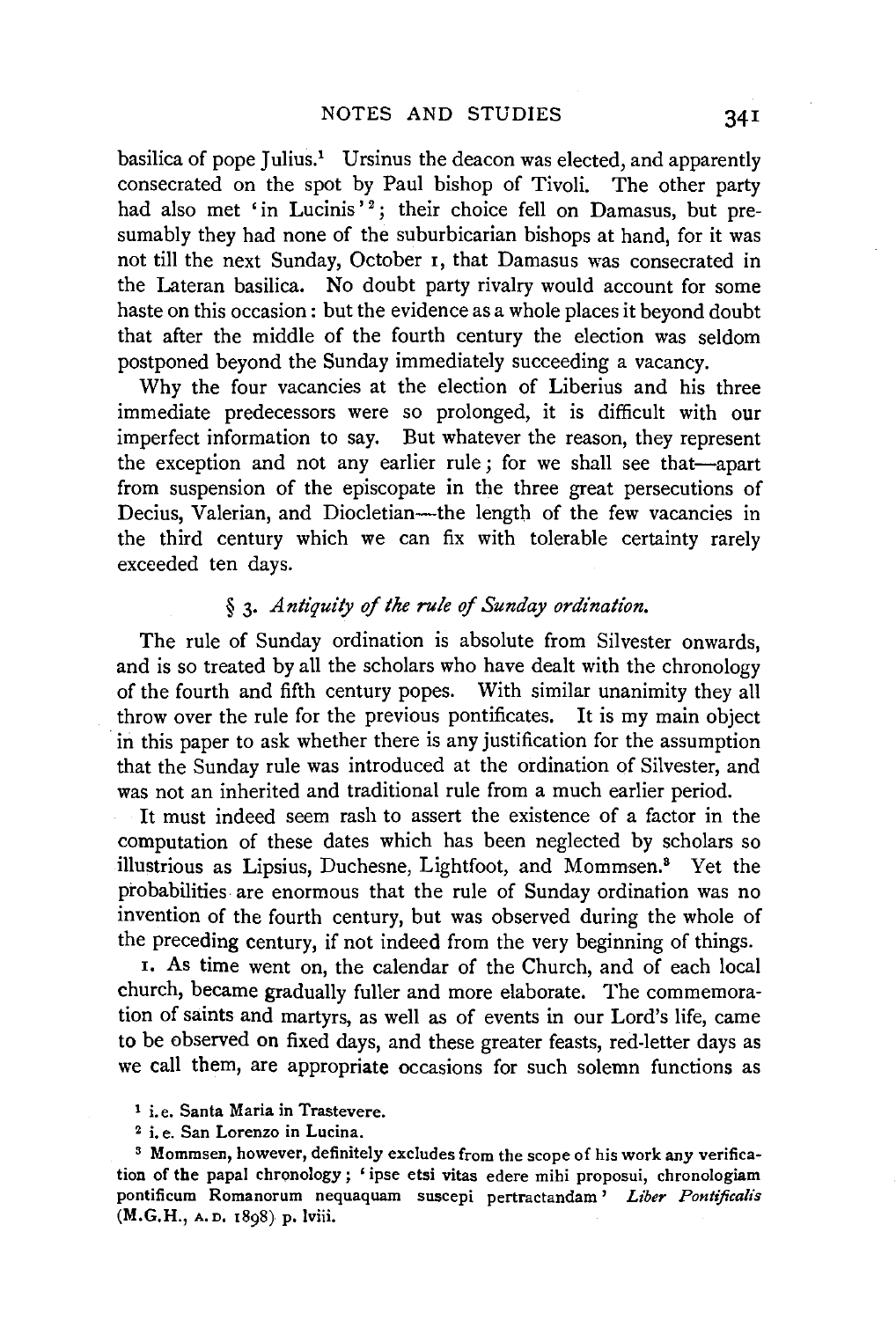consecration to the episcopate. In the present use of the Church of England, for instance, consecrations take place normally on a Saint's day, and only rarely either on a Sunday or on a week-day that does not coincide with a greater festival. But in the third century there were as yet no such thing as Church festivals apart from Sundays. They began to grow up in the fourth century ; and it would have been far more likely that in that century episcopal consecrations should have abandoned Sunday for other feasts, rather than have abandoned other feasts for Sunday. And if it is suggested that these consecrations were held without any regard to festivals at all, but on any mere ordinary day, the suggestion overlooks the strongly liturgical character of the action. Nothing more severe could be said of a disputed consecration, than that the laying on of hands was conveyed 'in a hole and corner'. A proper consecration was effected in face of the united Church, bishops, clergy, and faithful being all present, and as part of the great act of common worship in the Eucharist, the service of the Lord's day. Any other occasion than a Sunday is for the early ages of the Church hardly conceivable. One must suppose that only an absolute impossibility of collecting the faithful in their solemn assembly would excuse any departure from this rule.

2. But in fact we are not left to conjecture in this matter. The earliest Manual of Church Order which we possess (apart from the *Didache)* is one which was composed in Greek somewhere about A. D. 225, but which except for some fragments embedded in the eighth book of the *Apostolic Constitutions* has come down to us only in translations. Of these translations the most important, though unfortunately not the most complete, is that contained in the Verona palimpsest edited by E. Hauler in  $1900$ .<sup>1</sup> In its original form this MS was a *corpus* of 104 leaves, consisting of (a) foll. 1-86, a Latin version of the Didascalia, the third-century document underlying books i-vi of the *Apostolic Constitutions; (b)* foll. 87-103, a Latin version of a document or rather at least two documents, of which the more important includes the rites for Ordination, for the Eucharist (in connexion with the ordination of a bishop), and for Baptism. This Manual used sometimes to be cited as the 'Canons of the Egyptians', because it was first known in Sahidic and Ethiopic versions : but now that it is found

1 It cannot be too strongly emphasized that this discovery has rendered quite obsolete nearly all that was written before 1900 about the so-called *Canons of Hippo- /ytus.* These *Canons* are only Hippolytean in so far as they depend on and reproduce the Hippolytean 'Church Order', and of this latter the Latin version appears to be, as far as it goes, an extraordinarily faithful representation. What is independent in the *Canons* belongs more probably to the fourth century than to the third.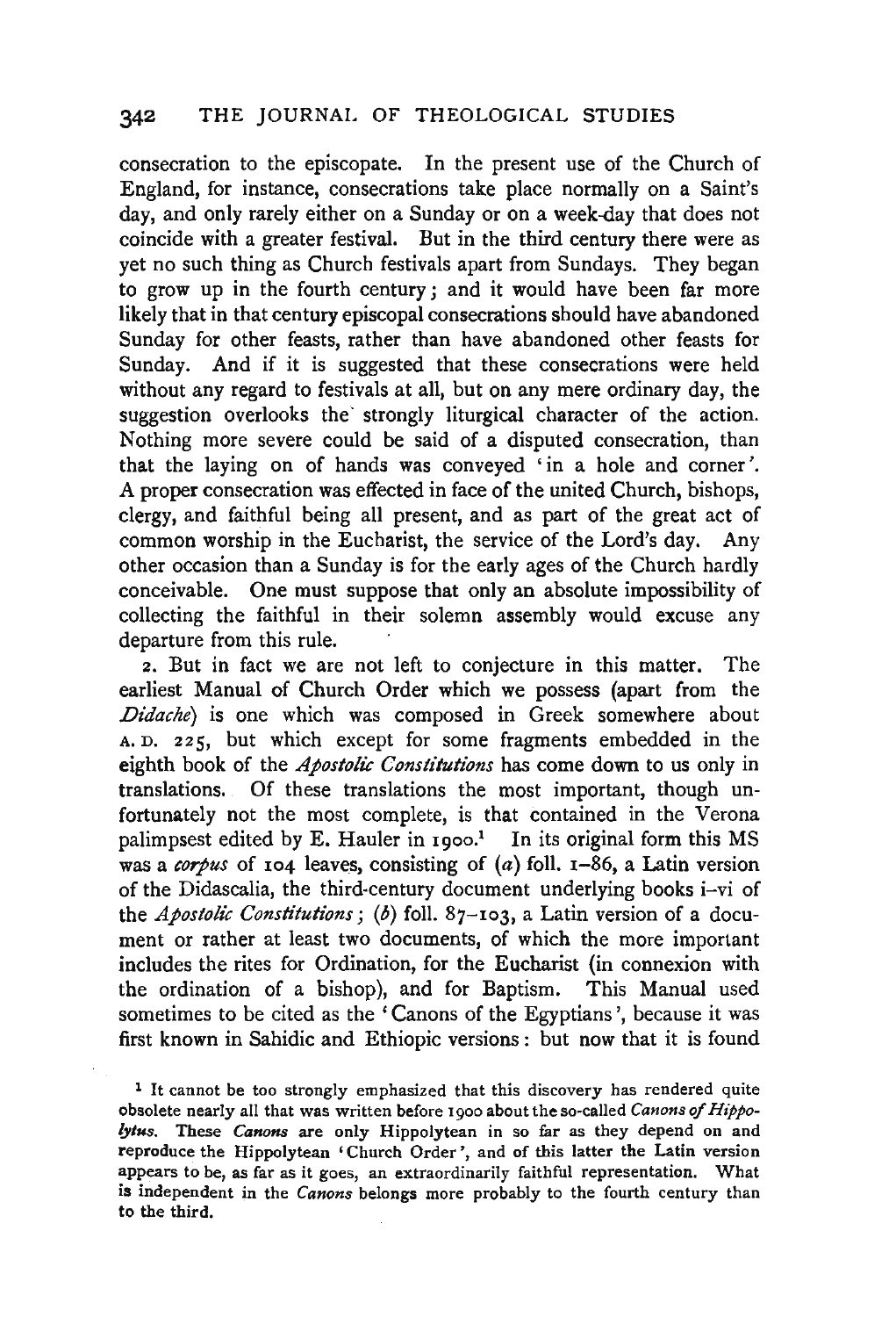to be extant, and in a purer form, in Latin, such a title is obviously misleading. Dr Frere employs the label ' First Church Order', which has the merit of prejudging no questions of place or authorship. But the evidence is accumulating to the point of demonstration that the place of its composition was Rome, and that its author was Hippolytus : arguments for a Roman origin and arguments for a Hippolytean origin serve mutually to support and confirm one another.

Now this Hippolytean Church Order directs that the consecration of a bishop shall be held on a Sunday : 'Episcopus ordinetur, electus ab omni populo, quique cum nominatus fuerit et placuerit omnibus, conveniet populus una cum praesbyterio et his qui praesentes fuerint episcopi die dominica '. And this Latin version corresponds to the Greek of *Abost. Const.* (VIII iv 2), which we therefore see has here preserved the original phraseology of Hippolytus:  $\epsilon \pi i \sigma \kappa \sigma \pi \sigma \nu$  χειροτονείσθαι . . .  $\delta \pi \delta$  $\pi$ αντός του λαού έκλελεγμένον, ού όνομασθέντος και [πασιν] αρέσαντος συνελθών δ λαός άμα τώ πρεσβυτερίω και τοις παρούσιν επισκόποις εν ήμέρα  $Kv$ *ptakij*  $K\tau\lambda$ . In the pages that follow I shall therefore assume that in the Roman Church of the third century (and I do not doubt that a similar rule prevailed in other churches) episcopal ordinations necessarily took place on a Sunday.

### § 4. *From Pontianus to Fabian,* A.D. 230-250.

The bishops whose ordination dates are the special problem we are attempting to solve are those from Pontianus to Miltiades, in other words from A. D. 230 to A. D. 314. I begin by giving a list of them in order *(col.* 1); then their ordination-day wherever that is noted in the Liberian list *(col.* 2) ; next the day and month of their 'depositio' or burial in the catacombs, so far as those are contained in the calendar of commemorations called 'Depositio episcoporum' in the collection of  $354<sup>1</sup>$  adding the days of the two popes who fell victims to the persecutions respectively of Decius and Valerian, Fabian and Xystus, and of Anteros also specially mentioned in the Liberian catalogue *(col.* 3) ; and lastly the length of tenure according to the same catalogue (col. 4).<sup>2</sup>

| 1. Name.  | 2. Ordination-<br>dav. | 3. Deposition'-<br>day. | 4. Duration-<br>numbers. |     |      |  |
|-----------|------------------------|-------------------------|--------------------------|-----|------|--|
| Pontianus |                        |                         | v.                       | ii. | vii. |  |
| Anteros   | Nov. 21                | Jan.3                   |                          |     | x.   |  |
| Fabian    |                        | Jan. 20, A.D. 250       | xiiii. i.                |     | х.   |  |

<sup>1</sup> The earliest recorded in this series is pope Lucius, the latest pope Julius ; the period covered being just about a century, A.D.  $254-352$ .<br><sup>2</sup> I have of set purpose omitted the consulships, which the Liberian catalogue

also supplies for the ordination and death of each pope, because they are admitted not to have been added earlier than A.D. 336 (Lightfoot, p. 301), and because I believe that they are largely incorrect.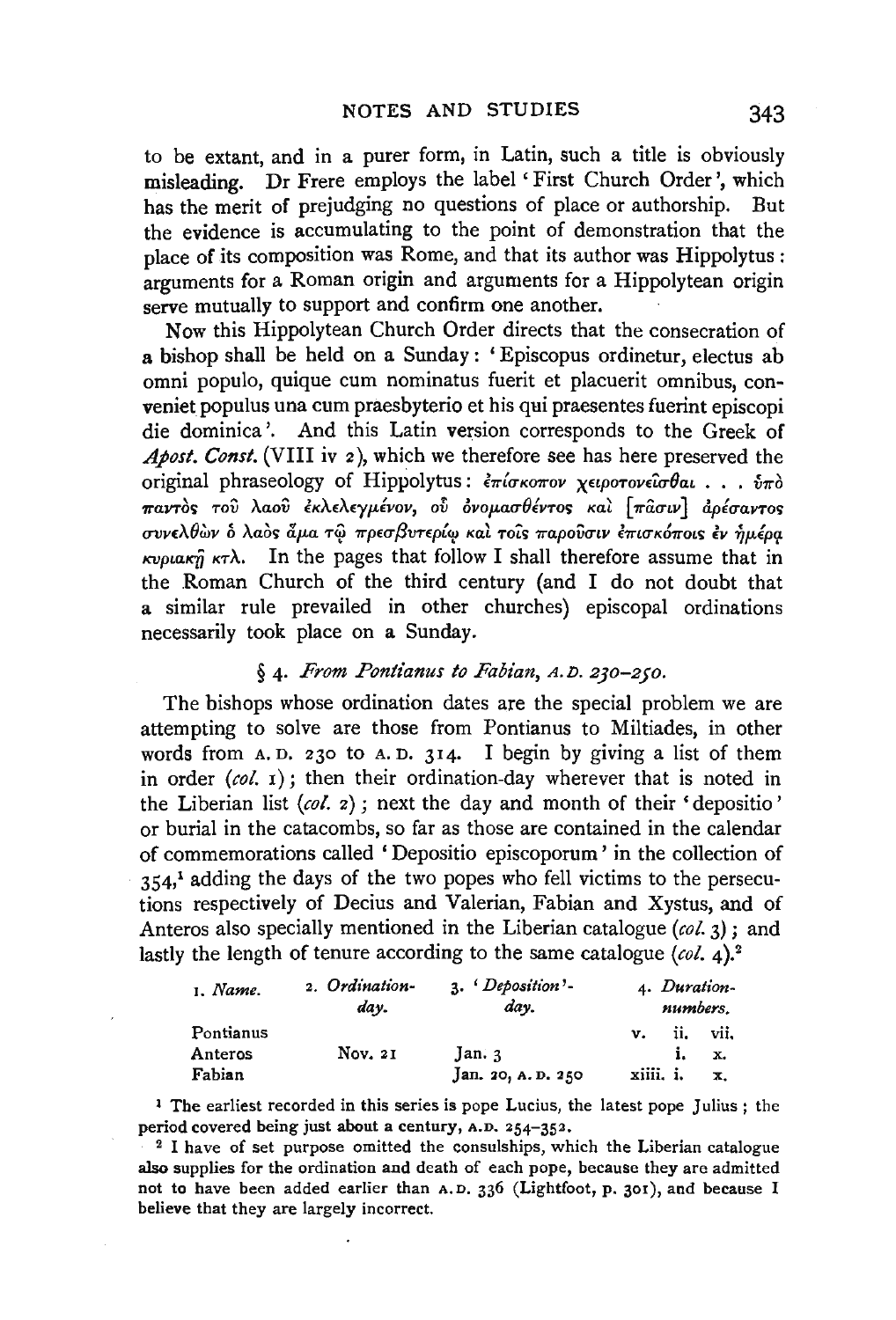|    | 1. Name.                                             |  | 2. Ordination-<br>day. | 3. <i>Deposition'</i> .<br>day.        |       | 4. Duration-<br>numbers. |       |
|----|------------------------------------------------------|--|------------------------|----------------------------------------|-------|--------------------------|-------|
|    |                                                      |  |                        | [Persecution of Decius: interval.]     |       |                          |       |
|    | Cornelius                                            |  |                        |                                        | ii.   | iii.                     | x.    |
| 51 | Lucius                                               |  |                        | March <sub>5</sub>                     | iii.  | viii. x.                 |       |
|    | Stephen                                              |  |                        | August 2                               | iiii. | ii.                      | xxi.  |
|    | Xystus II                                            |  |                        | August 6, A.D. 258                     | ii.   | xi.                      | vi.   |
|    | [Persecution of Valerian : interval : ends July 21.] |  |                        |                                        |       |                          |       |
|    | Dionysius                                            |  | July 22                | Dec. $27$                              | viii. | ii.                      | iiii. |
|    | Felix                                                |  |                        | Dec. $30$                              | v.    | xi.                      | XXV.  |
|    | ro] Eutychianus                                      |  |                        | Dec. 8                                 | viii. | xi.                      | iii.  |
|    | Gaius                                                |  | Dec. $17$              | April 22                               | xii.  | iiii.                    | vii.  |
|    | Marcellinus                                          |  | June $30$              | Jan. $151$                             | viii. | iii.                     | XXV.  |
|    |                                                      |  |                        | [Persecution of Diocletian: interval.] | vii.  | vi.                      | XXV.  |
|    | Marcellus                                            |  |                        |                                        | i.    | vii.                     | XX.   |
|    | Eusebius                                             |  | April 18               | Sept. 26                               |       | iiii.                    | xvi.  |
|    | 15] Miltiades                                        |  | July 2                 | Jan. $\text{IO}$ [A.D. 314]            | iii.  | vi.                      | viii. |

 $I-3$ . Our fixed date for the early part of the period with which we are now dealing is the martyrdom of pope Fabian on Jan.  $z_0 = a$ . d. XIII al. Feb. (L wrongly gives a.d.  $x_{11}^{2}$ ), A. D. 250, at the beginning of the persecution of Decius. L allots him a duration-number of XIIII. 1. X, which would take us back to Dec. 10, A. D. 235. But his predecessor died early in January, and therefore the month must be omitted (it was always so tempting to copyists to invent some number, or to repeat a neighbouring number, wherever a place was empty: ann. XIIII d. x became so easily ann.  $x_{111}$  m.  $1$  d.  $x$ ), and the accession-date brought forward to Jan. 10, A. D. 236. That day is a Sunday, and is therefore the correct date. The vacancy had lasted for exactly a week.

Anteros, the previous pope, died on a. d. III non. Jan.  $=$  Jan. 3, the year being fixed, as we have just seen, by reckoning back from St Fabian's martyrdom, to A. D. 236. All our authorities (L, the Leonine list, Eusebius both in *H.E.* and in *Chron.)* agree in assigning one month to Anteros, though while L gives the days as  $x, L, P$ . (with the Leonine list<sup>3</sup>?) has XII. But L also records Anteros's ordination day, XI kal.

<sup>1</sup> This date is given to Marcellinus in the *Depositio*, and I have adhered to its evidence in the text. But the names of Marcellinus and his successor are perpetually confused, and in fact in the later calendars we find that it is Marcellus who is commemorated Jan. 15 or 16, while Marcellinus is on or near April 25.<br><sup>2</sup> I cite the Liberian chronographer of A. p. 354 as L, and the *Liber Pontificalis* 

as  $L.P.$ 

<sup>3</sup> Lightfoot gives xvIII as the Leonine number, Mommsen *(Liber Pontificalis* p. xxxiv), more correctly I think, xII. [The caution should be given that Mommsen gives the chronology of the Leonine list twice, pp. xxxiii sqq. and xliii sqq. : the first form is that of the list as originally drawn up, the second that of the list as the author of  $L.P$ . knew and used it. For my purpose it is of course the first one that chiefly matters.]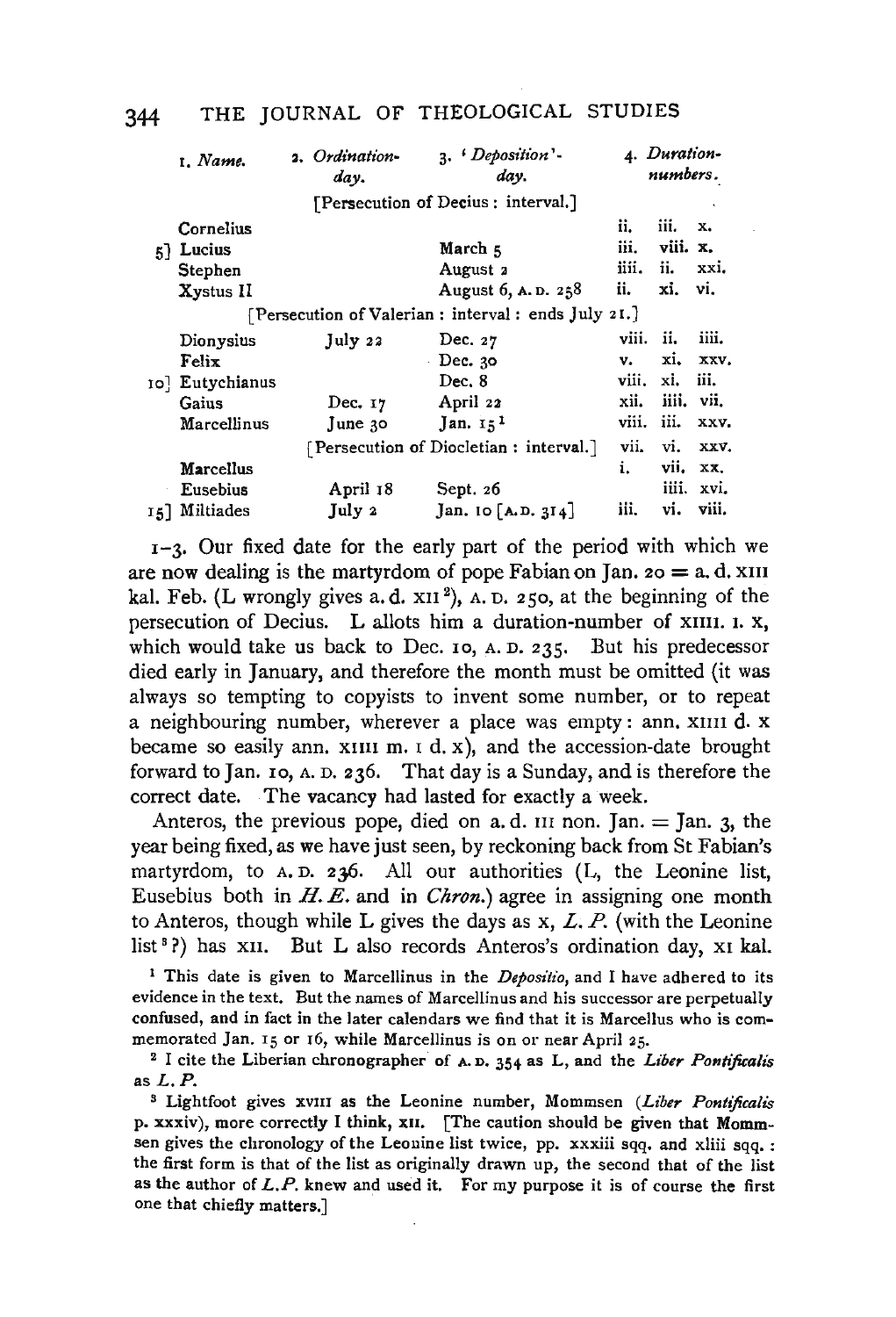$Dec. = Nov. 21$ ; the interval between Nov. 21 and Jan. 3 is forty-three days.. This is the furthest point to which researches on the lines hitherto laid down could carry the matter. Our Sunday test supplies just what was lacking before, a means of controlling the results tentatively reached on the evidence of one or other of our documents. We find in fact that Nov. 21, 235, fell on Saturday, and the true ordinationday was therefore Sunday, Nov.  $z_2 = a$ , d. x kal. Dec., and the duration of office one month and eleven or twelve days.

Anteros's predecessor was Pontianus, the starting-point of our list, who had been exiled to Sardinia and there resigned his office, 'discinctus est', on a. d.  $\text{III}$  kal. Oct. = 28th September. But *L. P.* has the notice 'defunctus est III (IIII) kal. Nov.', and it can hardly be doubted that this notice is fundamentally only a repetition of the notice in L, *discinctus* being (wrongly) interpreted as equivalent to *defunctus,*  so that our authorities give us really two alternative dates, of which we are at liberty to choose that which the rest of the evidence makes most suitable. Now the shifting of the end of Pontianus's term from Sept. 28 to Oct. 29 or 30 has the double advantage, first, that it reduces the vacancy from eight weeks to between three and four (we must allow in any case for a longer vacancy than usual as the news had to be brought to Rome, and resignation was probably an unprecedented occurrence in the history of the Roman See); and, secondly, that the new date satisfies what the old date does not, the Sunday test. For when we reckon back the duration-number according to  $L<sup>1</sup>$  v. II. vII, as Lightfoot does, from Sept. 28, A. D. 235, we arrive at July 21, A. D. 230, and that fell on Wednesday: whereas if our *terminus a quo* is moved on a month to Oct. 29, a. D. 235, the *terminus ad quem* becomes Aug. 22, A. D. 230, and the day is Sunday. This then was, we may conclude, the date of Pontianus's entry on office; the date of his 'discincture', a.d. IIII kal. Nov., has been correctly preserved in *L P.,* while it has been pushed back a month too early in L by the substitution of Oct. for Nov.--an easy blunder when the date was in fact in October.

# § 5. *From the death* of *Fabian to the death of Xystus,* A. D. *250-258.*

 $4-7$ . The next group of popes cover with four names a period of only eight years, between the dates of the two well-known martyrdoms, that of Fabian under Decius, Jan. 20, 250, and that of Xystus II under Valerian, Aug. 6, 258. The period being largely one of persecution, our enquiry into the succession-dates is hampered by having to allow

<sup>&</sup>lt;sup>1</sup> It must be admitted that these numbers for Pontianus in L differ seriously from those of the Leonine list (vII. x. xxII) and the Leonine list again from  $L$ .  $P$ . (vnn. v. n) : no two of the three authorities agree either in the years or the months or the days of this pontificate. The *accession* of Pontianus is therefore less certain than that of the succeeding popes.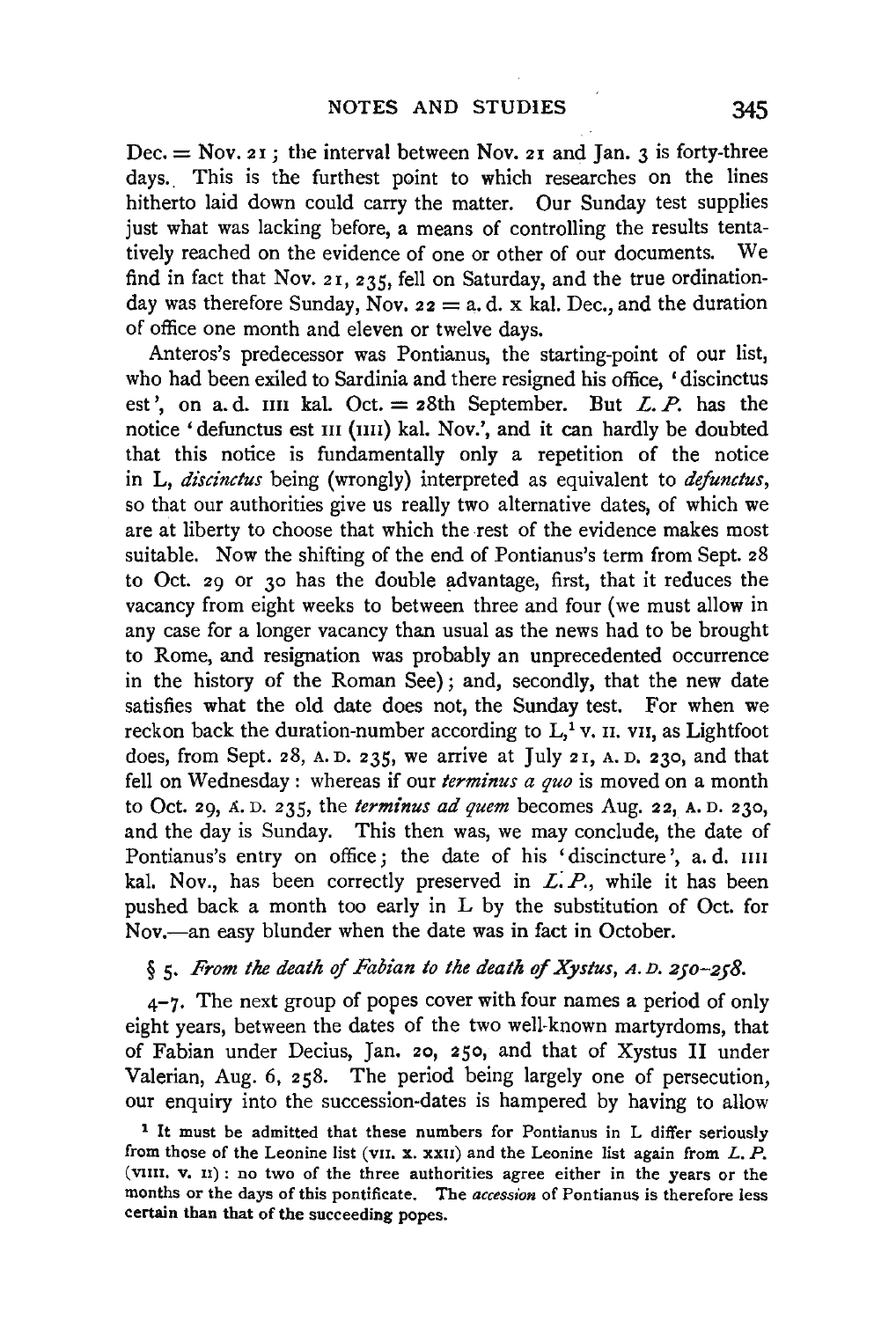for the special likelihood of vacancies of unknown but abnormal length intervening between the different pontificates. On the other hand we have 'deposition' dates, giving us month and day of the death or burial of two of the three popes between Fabian and Xystus, namely Lucius on a. d. III non. Mart.  $=$  March  $5$ , and Stephen on a. d. IIII non. Aug.  $=$  Aug. 2 : and we have also the correspondence of St Cyprian which, as it happens, covers exactly the period with which we are now dealing, A. D. 250-258.

After Fabian's death it is certain that the Roman See remained vacant for some considerable time. From L we learn that the Roman presbyter Moses died in prison after an incarceration of eleven months eleven days. We do not know the exact starting-point of this reckoning; but as the execution of Fabian appears to have been the first overt signal of the persecution, Moses can hardly have been imprisoned before it, i. e. before Jan. 20, 250, so that his death takes us to the end of the year, and it seems to be implied in L that Cornelius was not consecrated in Moses's lifetime. The same result emerges even more clearly from St Cyprian's letters : the vacancy in the Roman See was not filled till the early spring of  $A.D. 251$ .<sup>1</sup> How are the seven years and a half between that date and August 258 to be distributed among the four popes Cornelius, Lucius, Stephen, and Xystus?

The figures in L are respectively  $(r)$  II. III. x,  $(z)$  III. VIII. x,  $(3)$  IIII. II. XXI,  $(4)$  II. XI. VI, or a total of over thirteen years; it is clear therefore that the years at least require drastic alteration. The Leonine list is practically the same for Cornelius and Lucius, but its figures (and those of  $L. P.$ ) are wholly different for Stephen and Xystus: the years however are no better, save that Xystus is reduced from II to r. Eusebius comes so far to our assistance that for Lucius the years drop out entirely in both *H. E.* 'not eight months' and *Chron.* 'eight months': while for Xystus the term is in  $H.E.$  'eleven years', and the same figure probably stood in the *Chronicle,* since the Armenian version gives it, though no notice of Xystus appears at all in Jerome.<sup>2</sup> But eleven is the figure for the months of Xystus in L  $(x$  in the Leonine list and L. P.), and as in the case of Eutychian (see p. 13 n. 1 *infra*), where the converse has happened and the years are changed into months, the conclusion is forced upon us that Eusebius had before him a list in which the distinction between months and years was imperfectly and incorrectly made.

Eusebius's evidence then suggests that the years should be entirely dropped for Lucius and Xystus : we save thereby five years. Further he gives to Stephen only two years in *H. E.,* only three in *Chron.,* while

<sup>1</sup> See my *Studies in Early Church History* p. 118.<br><sup>2</sup> I have little doubt that Jerome omitted the notice because he saw what havoc it made in the papal chronology.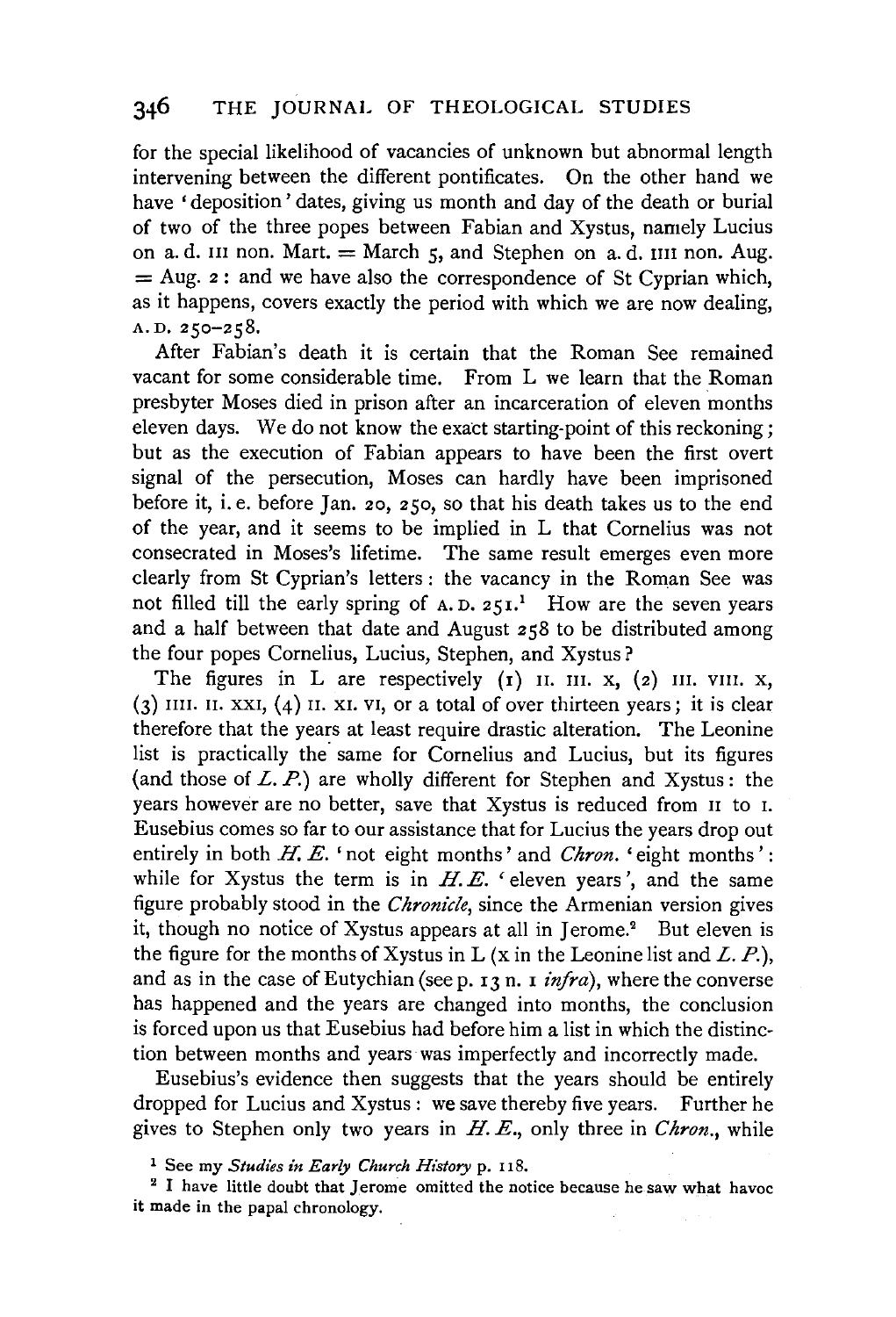the vi for the same pope in the Leonine list and  $L$ .  $P$ , can have been easily corrupted out of III, but not so easily out of IIII : the evidence of our other witnesses thus encourages a third reduction in the swollen figures of the Liberian list, by which its IIII years for Stephen are changed into III. Let us see how these revised year-figures work out.

Cornelius (unchanged) II. III. x: Lucius m. VIII. x: Stephen III. II. XXI: Xystus m. xr. vr: total seven years, one month, seventeen days. We are on the right track, and we can at once go on to say that, if Xystus ruled for less than a year, Stephen's *depositio* on August 2 must belong to A.D. 257, and consequently Lucius's *depositio* on March 5 to A.D. 254. If the duration-numbers for months and days of the three later popes are correct, their respective consecrations should fall about June  $25$ , A. D. 253, May 12, A. D. 254, Aug. 3r, A. D. 257; while if the numbers are correct also for Cornelius, his consecration, reckoned back from June of 253, cannot fall later than the first half of March, A. D. 25 r.

These results are entirely satisfactory and consistent with the *data,*  but they are so far only in the rough: They must be verified by the Sunday test. If we know the date of death (year, as well as month and day), and the duration of the pontificate, we know also the date of ordination: if that is found to fall on a Sunday, the different elements in the case confirm one another.

Assuming that Lucius died on March 5, 254, after a term of eight months ten days, his consecration should have fallen on June  $25, A.D. 253$ . That day was a Saturday, and the consecration must belong to the following day, Sunday June 26. We might bring the figures into harmony by substituting a.d.  $\overline{\text{II}}$  non. Mart. (March 6) for a.d.  $\overline{\text{II}}$  non. Mart. (March 5) as the date of the *dejositio.* But it ought not to be overlooked that L gives the number of days in the case of four successive popes, from Anteros to Lucius inclusive, as x, and one cannot help suspecting that some of these are consciously or unconsciously assimilated to the rest. If the cypher x for the days of Lucius is wrong, we cannot fix his accession within narrower limits than by saying that he must have been ordained to the episcopate on Sunday, July 3, 293, or on one of the Sundays of the preceding month. But the Leonine list has x also ; so that it remains on the whole probable that Sunday, June 26, is correct.

Stephen's date of consecration can similarly be fixed (reckoning back III. II. XXI from Aug. 2, A. D. 257) to May 12, A. D. 254. But that day was a Friday: and if Lucius died on March 5, we know of no historically attested ground for so long a vacancy as nearly ten weeks. One way of harmonization would be to substitute IIII for II as the figure for the months, and to push back Stephen's consecration to Sunday, March 12, A. D. 254, leaving exactly a week for the vacancy. The true figures for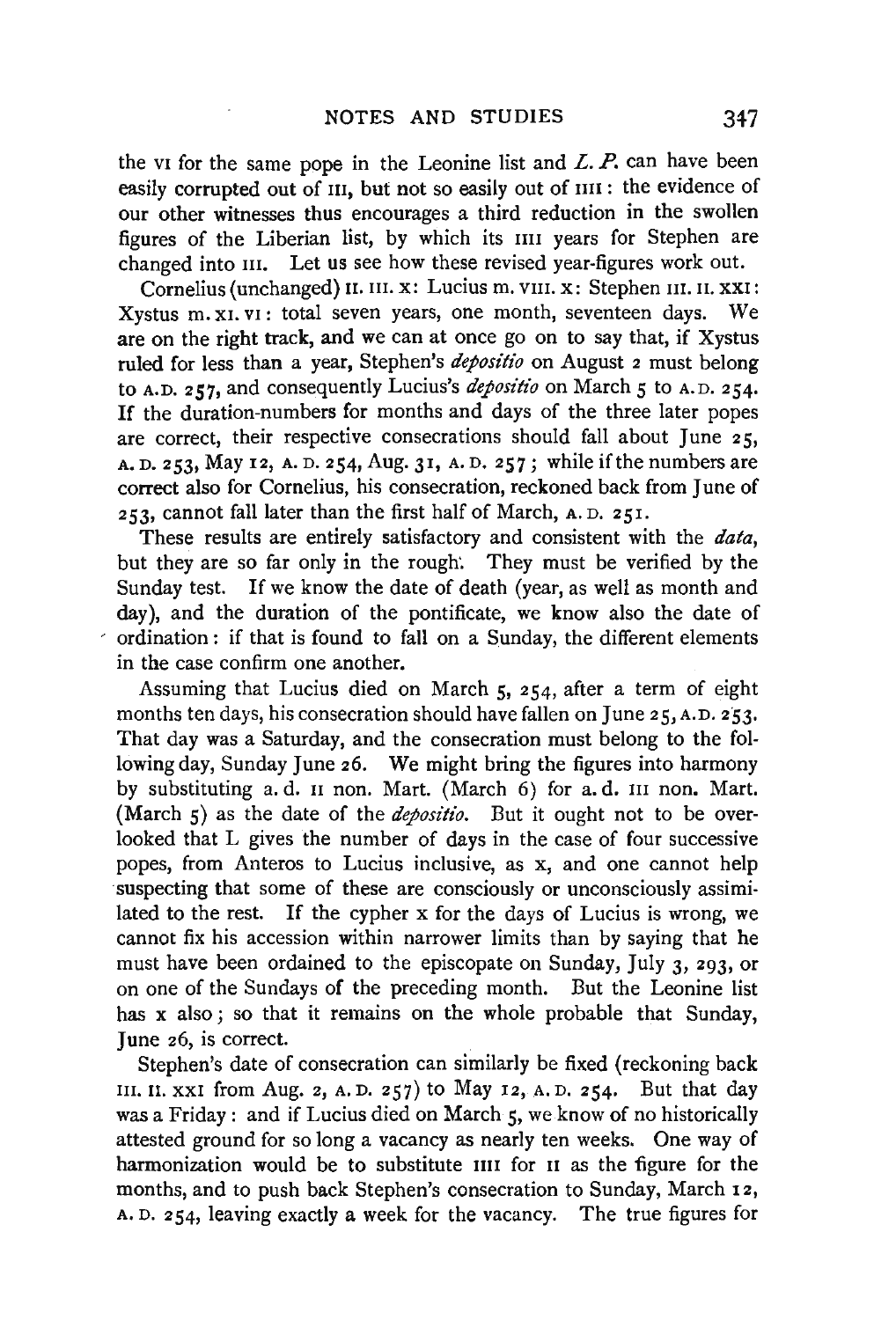Stephen would then be III, IIII, XXI, instead of the IIII, II, XXI of L. But the Leonine list gave only v days : and an alternative date would therefore be Sunday May 28, A. D. 254, with the figures III. II. v.

Stephen died on August 2, A. D. 257; the ordination of his successor Xystus calculated back by the term number of L (omitting its false years), eleven months six days, from his martyrdom on Aug. 6, A. n. 258, brings us to Aug. 3r, A. D. 257, and the vacancy would be about four weeks. Sunday fell on Aug. 30, which we may accept as the most probable day. But the months and days of the Leonine list and L.  $P$ . are x. xxIII (or xxVI): and the figures x. xxIII, calculated back from Aug. 6, 258, bring us to Sept. 13, 257, which is a Sunday. We shall be prudent if we do not attempt to define further than that Xystus was consecrated on some Sunday in August or September, A. D. 257.

# § 6. *From the death* of *Xystus to the death* of *Gaius,* <sup>A</sup> . D. *258-295 or 296.*

8-11. Four popes, Dionysius, Felix, Eutychianus, and Gaius, fall wholly within the period of peace that intervened between the close of the persecution of Valerian and the outbreak of the persecution of Diocletian. To the first of these, Dionysius, L gives, what it has so far done for no pope except Anteros, day and month of both ordination (July 22) and death (Dec. 26), with the figures vIII. II. IIII for the duration of his pontificate. The date given for his death differs by one day from the date assigned to him in the list of 'depositions', Dec. 27: either the burial did hot take place till the day after death, or one of the two dates is wrong, the confusion between vu kal. Jan. and v1 kal. Jan. being an easy one. But the figure for the months, 11, does not square with the interval from July to December: and once more the Leonine list comes to our assistance, with the correct durationnumber vIII. v. IIII. No corruption of cyphers is easier than that from v to II (vI to III &c.) or *vice versa*.

So far so good. But we have not yet settled from what year we are to reckon the commencement of Dionysius's pontificate. Persecution caused an interval after the death of his predecessor in August 258 : but apart from the consulships-which throughout this enquiry are excluded from consideration-L gives us no information of the length of the interval during which 'presbyteri praefuerunt ', and so does not shew whether Dionysius was consecrated in the July of 259 or 260 or any succeeding year—though naturally we shall prefer to assume as brief a vacancy as possible.

Here is a plain case for the application of our Sunday test: and July 22 in A. D. 259 was not Sunday, but Friday. The Roman date, a. d. x1 kal. Aug., might be confused with a. d. XII, or conceivably with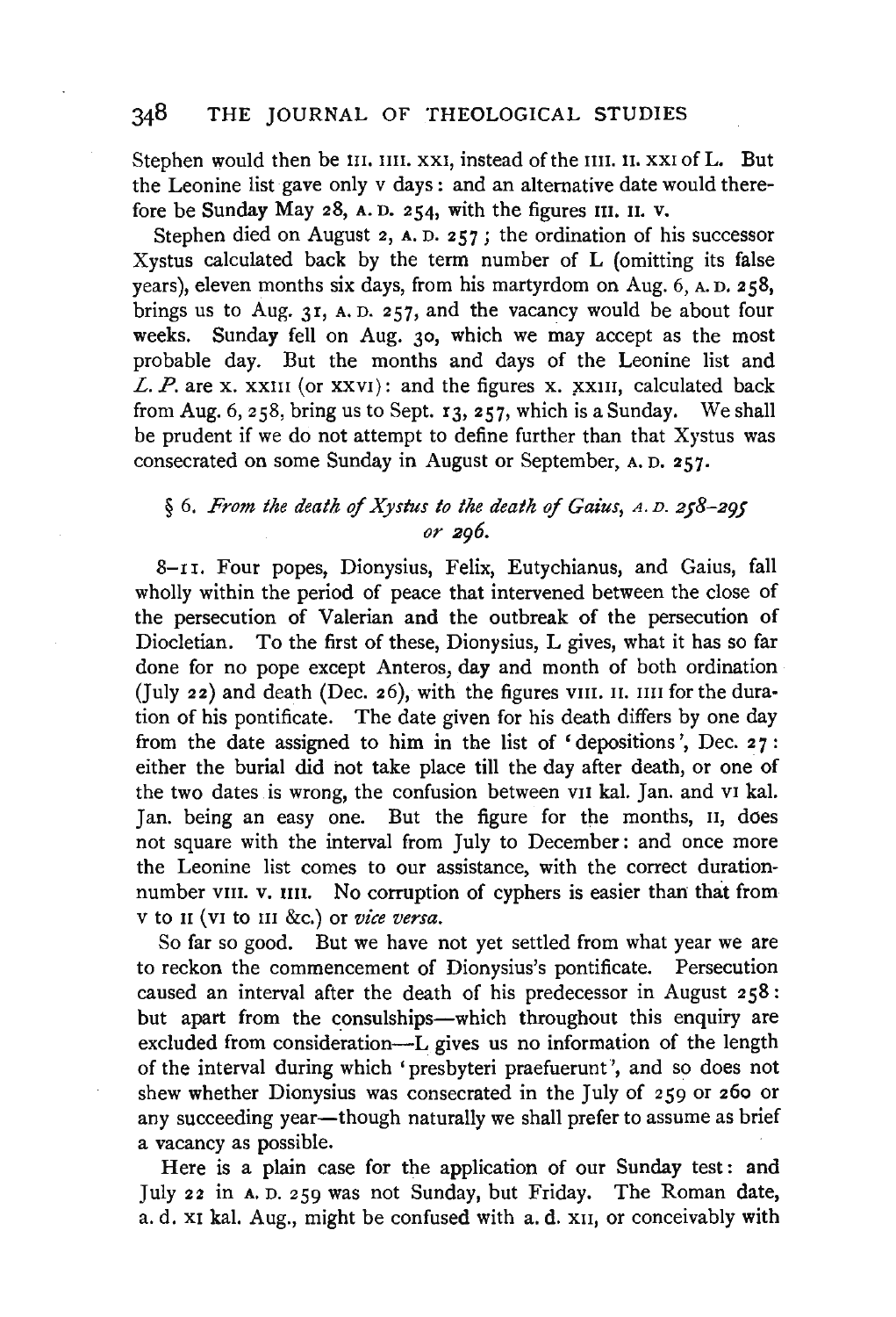a. d. x : but the Sunday was on a. d. VIIII, a figure too remote from XI for any likelihood of confusion. And since the duration-number and the day of death as fixed above combine so well with a. d. x1 kal. Aug. as to exclude any large alteration of month and day, the alternative that forces itself on us is to alter the year. We cannot alter it backwards, for in July, A. D. 258, Xystus was still pope. But we can move it forwards, and in fact July 22 was a Sunday in A. D. 260, and the duration-numbers of L, as corrected for the months by the Leonine list, VIII. V. IIII. will run from July 22, A. D. 260 to Dec. 26, A. D. 268. Lightfoot arrives at the same result as far as the date of death is concerned, but as he accepts the *datum* of the consulships (as in almost every other case) and so fixes the accession-year to A. D. 259, he has to alter the cypher for the years in the duration-number given by both Liberian and Leonine lists from VIII to VIIII,<sup>1</sup> with the result that the consecration falls on a Friday. Our result preserves the year-number of the two lists, and at the same time gives a Sunday consecration. It is a striking instance of the worthlessness of the dating by consulships.

9. The next pope was Felix, to whom L allots v. x1. xxv. In the depositio his burial is marked on a. d. III kal. Jan. = Dec. 30. Reckoning hack from this *terminus ad quem,* the *terminus a quo* of the durationnumber will fall in the first week of January, and with that agrees the evidence as to the death of Dionysius in the last week of December. The months of Felix are therefore certain enough, m. x1 of L being established as correct against the m. 1 of the Leonine list, and m. III of *L. P.* The days are xxv in all three authorities, which would fix the consecration-day to Jan. 5. As Dionysius died at the end of 268 we have to ask which was the first Sunday in January 269, and we find it was Jan. 3. This then is to be assumed as the starting-point for Felix's tenure, and his death should therefore fall on Dec. 28. The cypher in the *depositio* may be an error for a. d. IIII kal. Jan.: or the burial may have fallen (exceptionally) two days after death.

The year of death raises a more serious difficulty. The Leonine list and  $L.P$ , both give IIII as the cypher for the years in the duration-number of Felix; and though the preservation of the true month-number in L alone gives some presumptive weight to its year-number v, yet the total v of Eusebius (H. *E.* and *Chron.)* agrees much more nearly with nn. x1 than with v. x1. It is possible therefore that we ought to date the death of Felix rather in Dec. 273 with Leonine list and *L. P.*  than in Dec. 274 with L. We must see which works out best for the succeeding popes.

<sup>1</sup> Lightfoot appeals, in part support of this change, to the number viii given as the years of Dionysius in Eusebius (H. E. vii 30, and *Chron*. Ann. Abr. 2282). But the round number viiit is practically as near to viii. v as to viiii. v.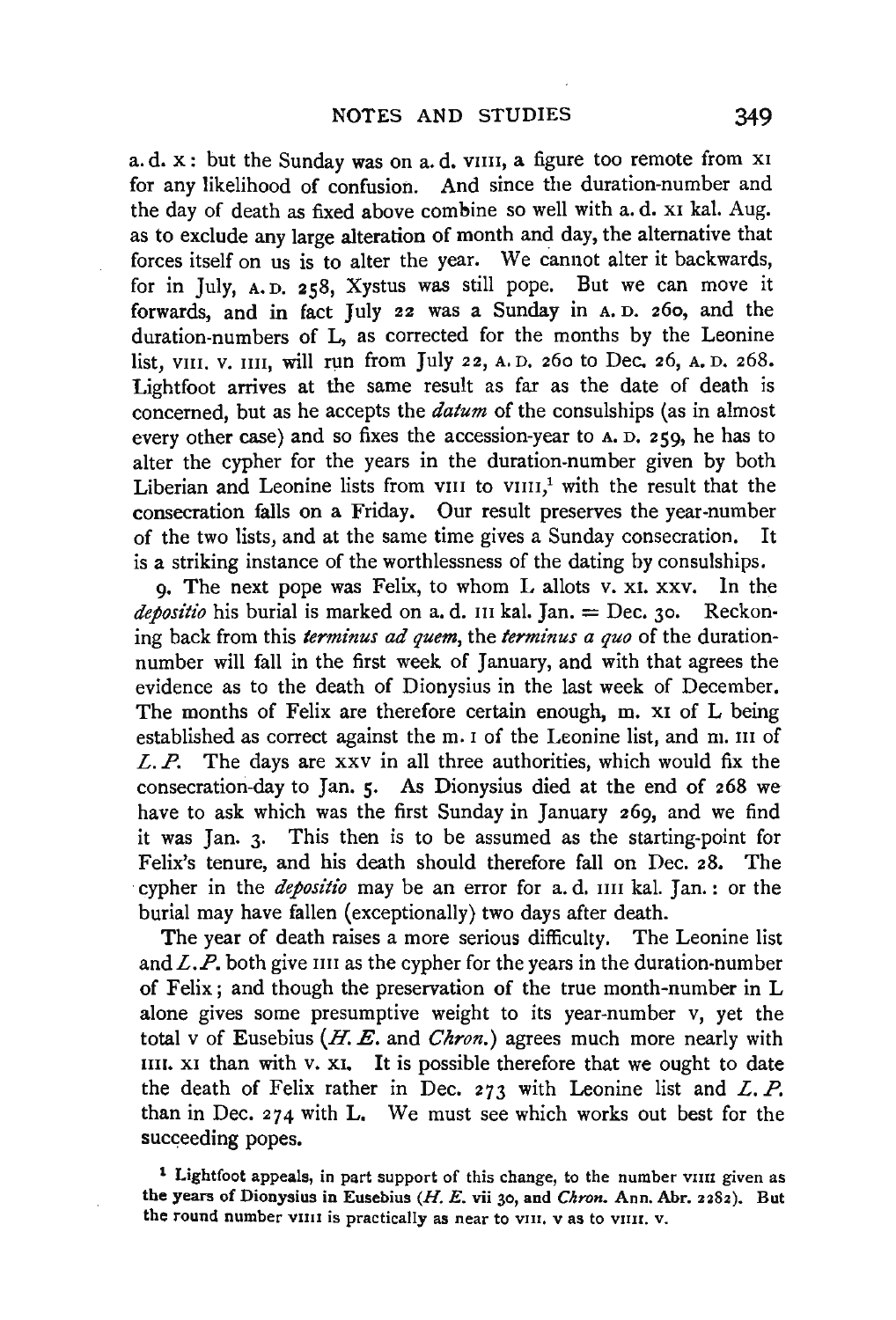ro. Eutychianus's duration-number is vm. XI. III in L, which alone merits to be taken into account on this occasion, since both Leonine list and  $L$ .  $P$ . have I. I. I, figures obviously inserted to fill up a hiatus.<sup>1</sup> In the *depositio* his day is a. d. v1 id. Dec. = Dec. 8, while  $\overline{L}$  gives his death as a. d. v<sub>11</sub> id. Dec. = Dec.  $\gamma$ . Reckoning back x<sub>1</sub>. III for the months and days we arrive at Jan. 4 for his ordination, if the day of death of L be accepted as correct, the 'deposition' having followed on the next day. In Jan. 274 the first Sunday of the year fell on Jan. 4, in Jan. 275 on Jan. 3: in either case this would be the first Sunday after Dec. 28-30, the limits of possible days for the death of Felix. Eutychianus's figures are therefore more favourable to the term Jan. 4,  $274 - Dec.$  7,  $282$ , but they cannot be said to exclude the alternative term Jan. 3, 275-Dec. 7, 283.

11. In the case of Gaius our documents, especially L, supply more data. His duration-number is x11. IIII. VII in L, x1. IIII. x11 in Leonine list and *L. P.*, the two sets of numbers being obviously not independent: the xv years of Eusebius (both H. *E.* and *Chron.)* is more likely to be a corruption of xII than of xI, and so far supports the year-number of L against the other two. The accession-day is given in Las xvr kal. Jan., Dec. 17 (we have seen that his predecessor's death fell not earlier than Dec. 6), and the day of death as x kal. Mai., April 22, which coincides with the *depositio*. Clearly the four months on which our authorities are agreed are correct, and the seven days of Lare nearer the mark than the twelve of the others : even seven is, if our other *data* are correct, slightly too high, though it is probably open to us to count not from (Dec.) 17 to (April) 22, but from XVI kal. (Jan.) to x kal. (Mai.). Here is just a case where the Sunday test comes to our help. The possible years being 282 and 283, Dec. 17 fell in the former year on Sunday, in the latter on Monday. In the former case the accession-day, a. d. XVI kal. Jan., is correct, but we must alter the days in the duration-number from v<sub>II</sub> to v<sub>I</sub>. In the latter case the days in the duration-number, v<sub>II</sub>, are right, but the accession-day must be changed from a. d. XVI to a. d. xvn kal. Jan., Dec. 16. Either change is a very simple one. In either case the vacancy is one of about ten days.

Once more, we have more difficulty with the years than with the months and days. The two years open for the death of Eutychianus, and therefore for the accession of his successor, are  $282$ ,  $283$ : twelve years and four months will take us to either April 295 or April 296, the much less probable alternative for Gaius's tenure of eleven years and four months to either April 294 or April 295. As a matter of fact the

<sup>&</sup>lt;sup>1</sup> By exception the frescoes in the Basilica of St Paul come to the assistance of L, with vIII. x. III. And the 'eight months' of the *Chronicle* of Eusebius-Jerome is presumably a corruption (in its ultimate source) from 'eight years'.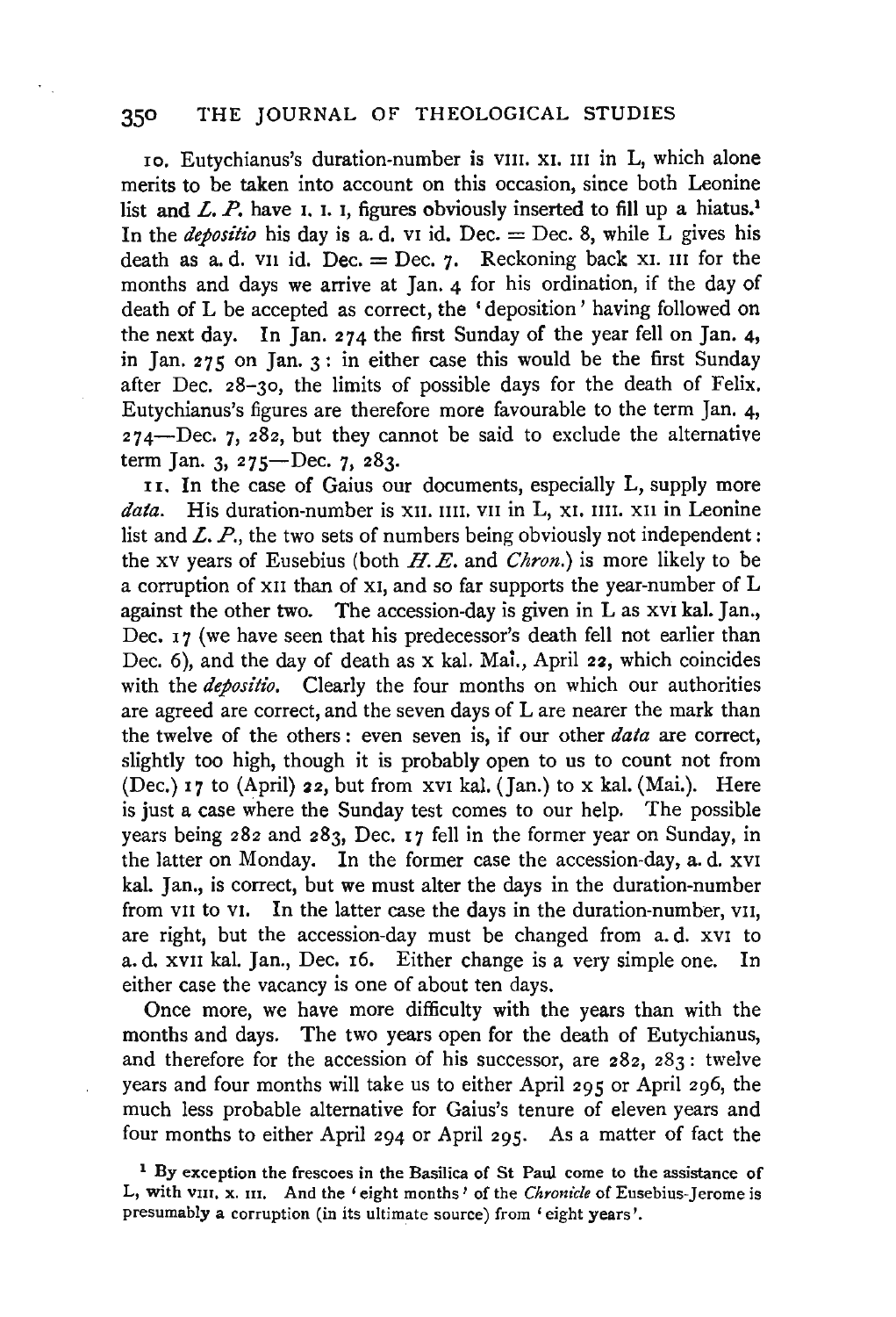least probable of these three years for the death of Gaius is ruled out, as we shall see in a moment, by what we know of the chronology of his successor Marcellinus : so that we can confidently reduce the extent of the doubt to the two years 282, 283 for Gaius's accession, and the two years 295, 296 for his death.

## § 7. *The popes of the great persecution,* <sup>A</sup> . D. *295 or 296 to JI4·*

12. With Marcellinus we approach the era of the great persecution, for he was in office as Eusebius expressly tells us  $(H, E, vii 32)$  when it broke out, and the stories of his lapse that loom so large in the Donatist controversy and find their echo in the *Liber Pontificalis* all bring him into direct relations with it. His *terminus ad quem* falls accordingly after at least the first of the persecuting edicts, that of Feb. 303: and as his duration-number is eight years and something over (viii. III. xxv in L, viii. IIII. xvI in *L. P.*: the Leonine list omits him altogether), and his accession-day according to L is June 30, it follows that, if these *data* can be trusted, he cannot have been consecrated earlier than A. D. 295.

As between the two years left open for his accession, 295 and 296, the day given in L, 30 June, favours the former year, since it fell on Sunday in that year, on Tuesday in 296. But it must not be overlooked that a very slight change, prid. kal. Iun. for prid. kal. Iul., would give us Sunday, May 31, 296, and this change has also the advantage of reducing the length of the vacancy between the death of Gaius on April 22 and the accession of Marcellinus from ten weeks to less than six. Accordingly two alternatives are open for the consecration of Marcellinus, Sunday, June 30, 295, and Sunday, May  $31, 296$ .

From these two alternative accession-days—the only two that on the *data* before us seem at all possible—the duration-numbers in L, VIII. m. xxv, would bring us to 25 October, 303, and 25 September, 304, respectively; while if we prefer to experiment with the figures of *L. P.,*  VIII. nn. xvI, we arrive at either 16 November, 303, or 16 October, 304. No one of these four possibilities is however reconcileable with the date of the *depositio* on Jan. 15, and we seem as far from a satisfactory synthesis as ever.

We may however profitably look on to the end of the persecution period, in order to see whether it may not be possible to find some *terminus ad quem* from which we may work backwards towards Marcellinus. And in fact the chronology of the last pope on our list, Miltiades, can be established with practical certainty. The interval between the outbreak of the persecution and the consecration of Miltiades has to cover what remained of the papacy of Marcellinus, the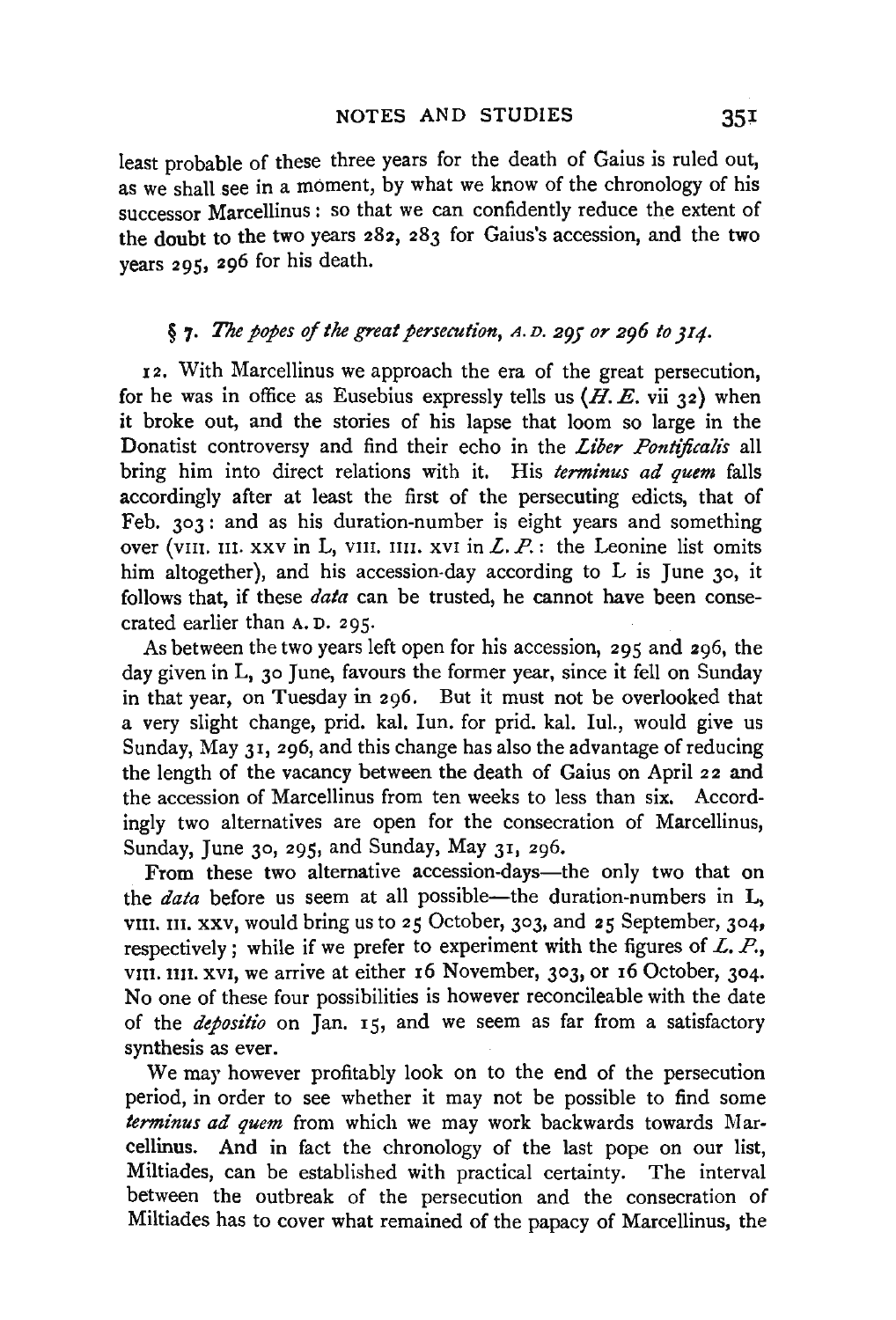papacies of Marcellus and Eusebius, and any ' cessations' of the episcopate which the persecution may have brought about.

15. From the death of Miltiades and accession of Silvester in Jan. 314 the Liberian list assumes the character of a contemporary record, and all the *data,* duration-numbers, accession-day, deposition-day, consulships, Sundays, are absolutely consistent with one another. Silvester's ordination on Sunday, January 31, 314, followed at an interval of just three weeks the *depositio* of Miltiades on a. d. nu id. Jan.  $=$  Jan. 10, 314. The duration-numbers of Miltiades are III, VI, VIII in L, IIII years (months and days having dropped out) in the Leonine list, IIII also in Jerome's *Chronicle*. L being therefore our only precise guide, we start from its figures, and reckoning back from January 10, 314, we arrive at July 2, 310. Now a.d. v1 non. Jul., = July 2, is actually the accession-day given in  $L$ : and in 310 it did fall on a Sunday. Of the correctness of this date there can therefore be no reasonable doubt; and if L gives the consulships of 311 as those of the accession, so much the worse for the consulships. Once more we have reason to repeat the caution inculcated in this paper, that the consulships of the Liberian list ought to be, if not entirely neglected, at least only used as a quite subsidiary argument. The Sunday test, the duration-number in L, the year-number in Jerome and the Leonine list, all combine against them.<sup>1</sup>

There remains over, then, a period of not more than some seven years—reckoning back from July 2,  $310$ —within which room has to be found for the close of Marcellinus's term, the ' cessatio episcopatus ', and the tenures of Marcellus and Eusebius.

On another occasion I hope I may be able to attack the problem of the chronology of Roman Church affairs during these seven years A. D. 303-310. But the problem is not an easy one. We are extraordinarily ill informed about the effects of the persecution upon the internal economy of the Church; we have only to compare the data with those available for the decade of the Decian and Valerian persecutions, A. D. 250-260, in order to be at once conscious of the difference. It is certain that the attitude towards the Church of the emperors who· happened to be successively masters of the city must have affected the history of the Roman episcopate : the chronology in particular of the ecclesiastical policy of Maxentius is a necessary preliminary. Mommsen *(Liber Pontificalis* p. lv) has started this enquiry on right lines, and he is right also, I think, in giving more credit than other scholars have sometimes given to the traditions of the

<sup>&</sup>lt;sup>1</sup> It should be mentioned that Lightfoot, though he follows Duchesne in the dating 311-314, expresses a good deal of hesitation (S. *Clement* i 285, 298). Mommsen assumes the year 311 without discussion, *Lib. Pontif.* p. liv.